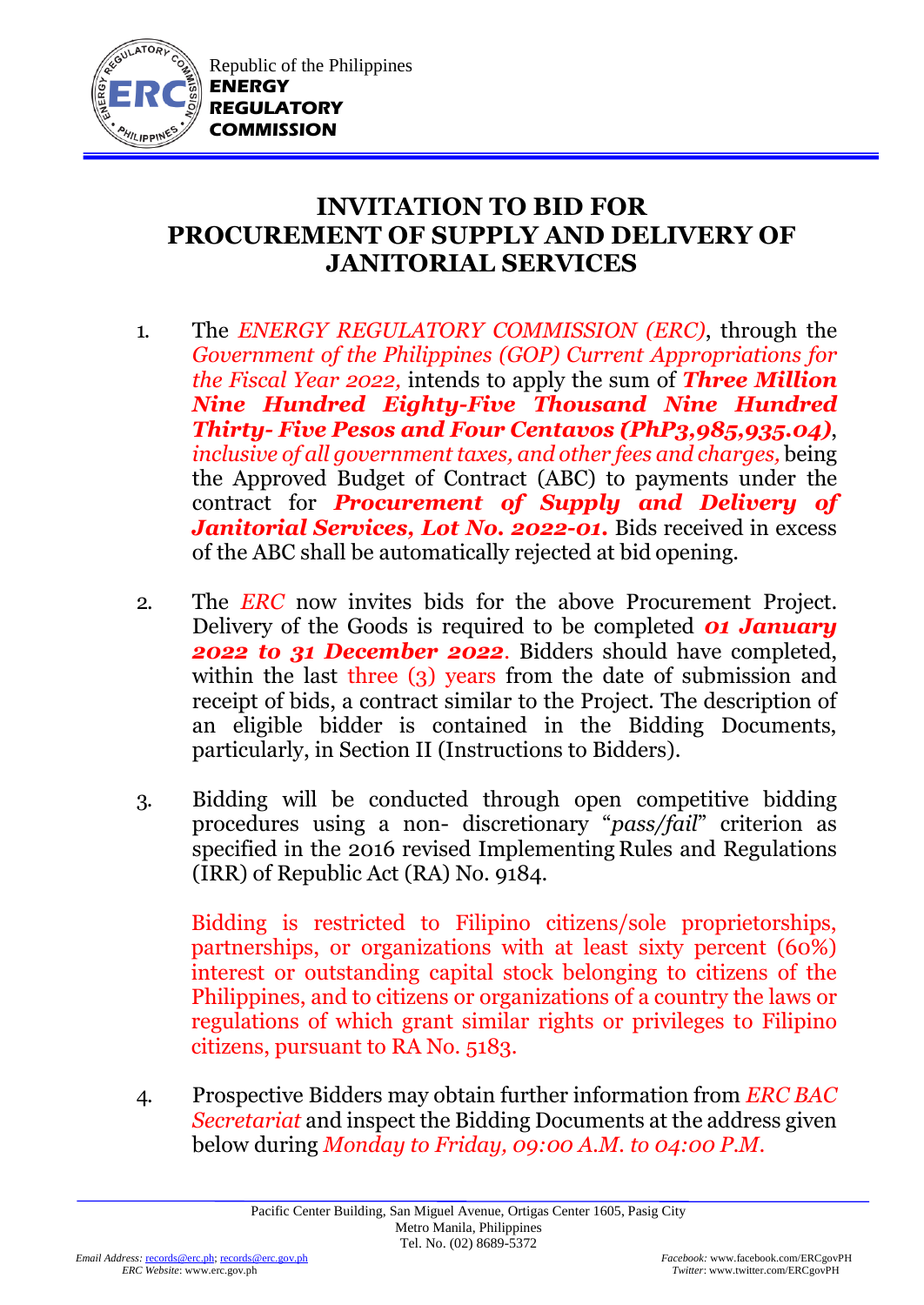- 5. A complete set of Bidding Documents may be acquired by interested Bidders on *04 February 2022* from the given address and website(s) below *and upon payment of the applicable fee for the Bidding Documents, pursuant to the latest Guidelines issued by the GPPB, in the amount of Five Thousand Pesos (PhP5,000.00)*. The Procuring Entity shall allow the bidder to present its proof of payment for the fees in person.
- 6. The *ERC BAC* will hold a Pre-Bid Conference<sup>1</sup>, which shall be open to prospective bidders, on *14 February 2022, 10:00 A.M. through videoconferencing via MS Teams, which can be accessed through:*

[https://teams.microsoft.com/l/meetup-](https://teams.microsoft.com/l/meetup-join/19%3Ameeting_NDE1NWQ0MjUtNzk1OS00ZDQwLThmZTUtMjcxZTA4NzZhM2Nm%40thread.v2/0?context=%7B%22Tid%22%3A%2234a3c75d-10fe-482b-9220-04df09540e89%22%2C%22Oid%22%3A%225f074c63-51dc-4812-9356-3479a48fb753%22%7D)

[join/19%3Ameeting\\_NDE1NWQ0MjUtNzk1OS00ZDQwLThmZTUtMjcxZTA](https://teams.microsoft.com/l/meetup-join/19%3Ameeting_NDE1NWQ0MjUtNzk1OS00ZDQwLThmZTUtMjcxZTA4NzZhM2Nm%40thread.v2/0?context=%7B%22Tid%22%3A%2234a3c75d-10fe-482b-9220-04df09540e89%22%2C%22Oid%22%3A%225f074c63-51dc-4812-9356-3479a48fb753%22%7D) [4NzZhM2Nm%40thread.v2/0?context=%7B%22Tid%22%3A%2234a3c75d-](https://teams.microsoft.com/l/meetup-join/19%3Ameeting_NDE1NWQ0MjUtNzk1OS00ZDQwLThmZTUtMjcxZTA4NzZhM2Nm%40thread.v2/0?context=%7B%22Tid%22%3A%2234a3c75d-10fe-482b-9220-04df09540e89%22%2C%22Oid%22%3A%225f074c63-51dc-4812-9356-3479a48fb753%22%7D)[10fe-482b-9220-04df09540e89%22%2C%22Oid%22%3A%225f074c63-51dc-](https://teams.microsoft.com/l/meetup-join/19%3Ameeting_NDE1NWQ0MjUtNzk1OS00ZDQwLThmZTUtMjcxZTA4NzZhM2Nm%40thread.v2/0?context=%7B%22Tid%22%3A%2234a3c75d-10fe-482b-9220-04df09540e89%22%2C%22Oid%22%3A%225f074c63-51dc-4812-9356-3479a48fb753%22%7D)[4812-9356-3479a48fb753%22%7D](https://teams.microsoft.com/l/meetup-join/19%3Ameeting_NDE1NWQ0MjUtNzk1OS00ZDQwLThmZTUtMjcxZTA4NzZhM2Nm%40thread.v2/0?context=%7B%22Tid%22%3A%2234a3c75d-10fe-482b-9220-04df09540e89%22%2C%22Oid%22%3A%225f074c63-51dc-4812-9356-3479a48fb753%22%7D)

- 7. Bids must be duly received by the BAC Secretariat through manual submission at the office address indicated below on or before *28 February 2022, 10:00 A.M.* Late bids shall not be accepted. Bidders are requested to submit one (1) original and one (1) copy of their bids. Bidders are likewise requested to bring the originals of the documents submitted and present the same for comparison during the bid opening.
- 8. All Bids must be accompanied by a bid security in any of the acceptable forms and in the amount stated in **ITB** Clause 14.
- 9. Bid opening shall be on *28 February 2022, 10:00 A.M.* at the given address below. Bids will be opened in the presence of the bidders' representatives who choose to attend the activity.
- 10. The *ERC* reserves the right to reject any and all bids, declare a failure of bidding, or not award the contract at any time prior to contract award in accordance with Sections 35.6 and 41 of the 2016 revised IRR of RA No. 9184, without thereby incurring any liability to the affected bidder or bidders.

1

<sup>1</sup> May be deleted in case the ABC is less than One Million Pesos (PhP1,000,000) where the Procuring Entity may not hold a Pre-Bid Conference.